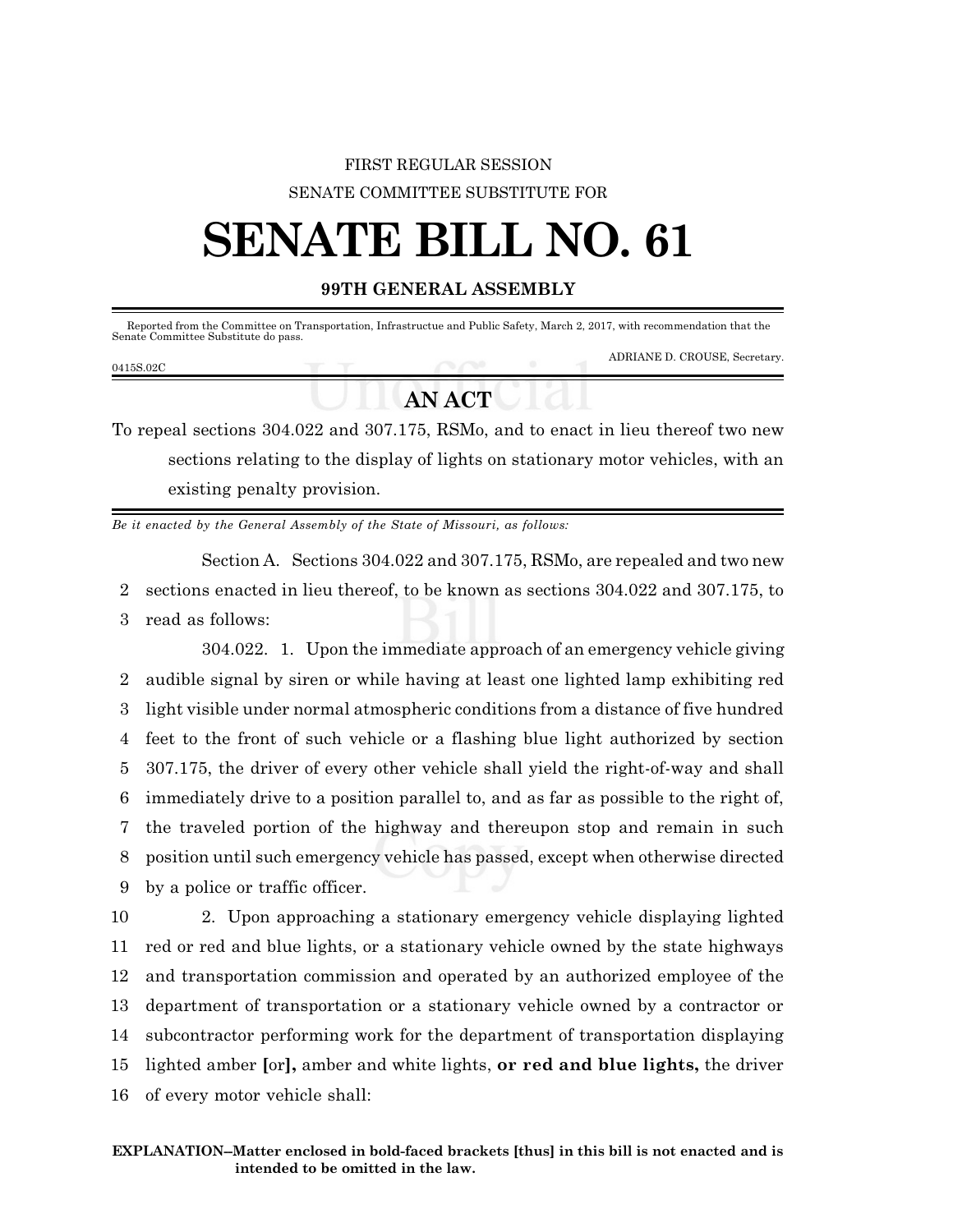(1) Proceed with caution and yield the right-of-way, if possible with due regard to safety and traffic conditions, by making a lane change into a lane not adjacent to that of the stationary vehicle, if on a roadway having at least four lanes with not less than two lanes proceeding in the same direction as the approaching vehicle; or

 (2) Proceed with due caution and reduce the speed of the vehicle, maintaining a safe speed for road conditions, if changing lanes would be unsafe or impossible.

 3. The motorman of every streetcar shall immediately stop such car clear of any intersection and keep it in such position until the emergency vehicle has passed, except as otherwise directed by a police or traffic officer.

4. An "emergency vehicle" is a vehicle of any of the following types:

 (1) A vehicle operated by the state highway patrol, the state water patrol, the Missouri capitol police, a conservation agent, or a state park ranger, those vehicles operated by enforcement personnel of the state highways and transportation commission, police or fire department, sheriff, constable or deputy sheriff, federal law enforcement officer authorized to carry firearms and to make arrests for violations of the laws of the United States, traffic officer or coroner or by a privately owned emergency vehicle company;

 (2) A vehicle operated as an ambulance or operated commercially for the purpose of transporting emergency medical supplies or organs;

 (3) Any vehicle qualifying as an emergency vehicle pursuant to section 307.175;

 (4) Any wrecker, or tow truck or a vehicle owned and operated by a public utility or public service corporation while performing emergency service;

 (5) Any vehicle transporting equipment designed to extricate human beings from the wreckage of a motor vehicle;

 (6) Any vehicle designated to perform emergency functions for a civil defense or emergency management agency established pursuant to the provisions of chapter 44;

 (7) Any vehicle operated by an authorized employee of the department of corrections who, as part of the employee's official duties, is responding to a riot, disturbance, hostage incident, escape or other critical situation where there is the threat of serious physical injury or death, responding to mutual aid call from another criminal justice agency, or in accompanying an ambulance which is transporting an offender to a medical facility;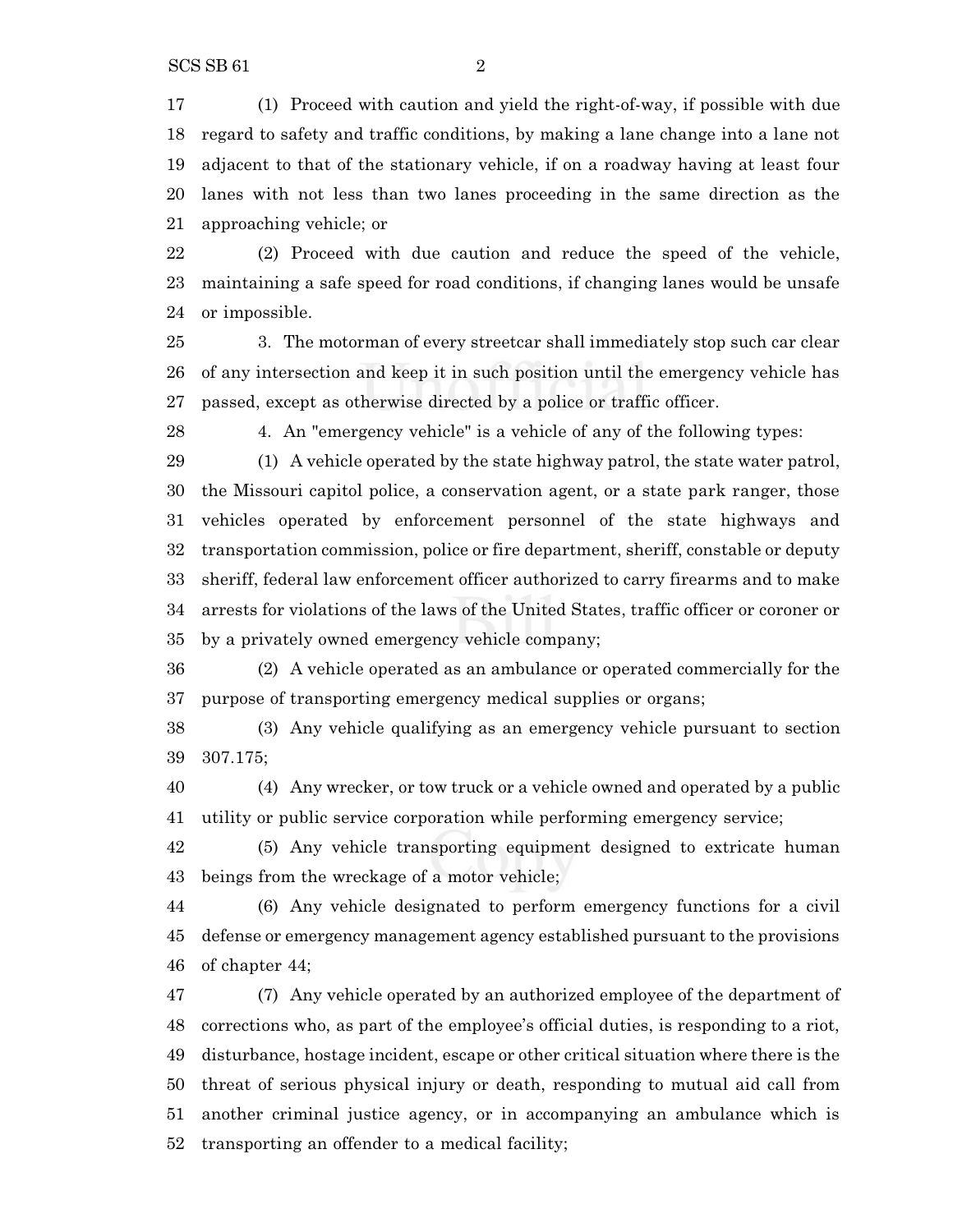(8) Any vehicle designated to perform hazardous substance emergency functions established pursuant to the provisions of sections 260.500 to 260.550; or

 (9) Any vehicle owned by the state highways and transportation commission and operated by an authorized employee of the department of transportation that is marked as a department of transportation emergency response or motorist assistance vehicle.

 5. (1) The driver of any vehicle referred to in subsection 4 of this section shall not sound the siren thereon or have the front red lights or blue lights on except when such vehicle is responding to an emergency call or when in pursuit of an actual or suspected law violator, or when responding to, but not upon returning from, a fire.

(2) The driver of an emergency vehicle may:

 (a) Park or stand irrespective of the provisions of sections 304.014 to 304.025;

 (b) Proceed past a red or stop signal or stop sign, but only after slowing down as may be necessary for safe operation;

 (c) Exceed the prima facie speed limit so long as the driver does not endanger life or property;

 (d) Disregard regulations governing direction of movement or turning in specified directions.

 (3) The exemptions granted to an emergency vehicle pursuant to subdivision (2) of this subsection shall apply only when the driver of any such vehicle while in motion sounds audible signal by bell, siren, or exhaust whistle as may be reasonably necessary, and when the vehicle is equipped with at least one lighted lamp displaying a red light or blue light visible under normal atmospheric conditions from a distance of five hundred feet to the front of such vehicle.

 6. No person shall purchase an emergency light as described in this section without furnishing the seller of such light an affidavit stating that the light will be used exclusively for emergency vehicle purposes.

7. Violation of this section shall be deemed a class A misdemeanor.

307.175. 1. Motor vehicles and equipment which are operated by any member of an organized fire department, ambulance association, or rescue squad, whether paid or volunteer, may be operated on streets and highways in this state as an emergency vehicle under the provisions of section 304.022 while responding